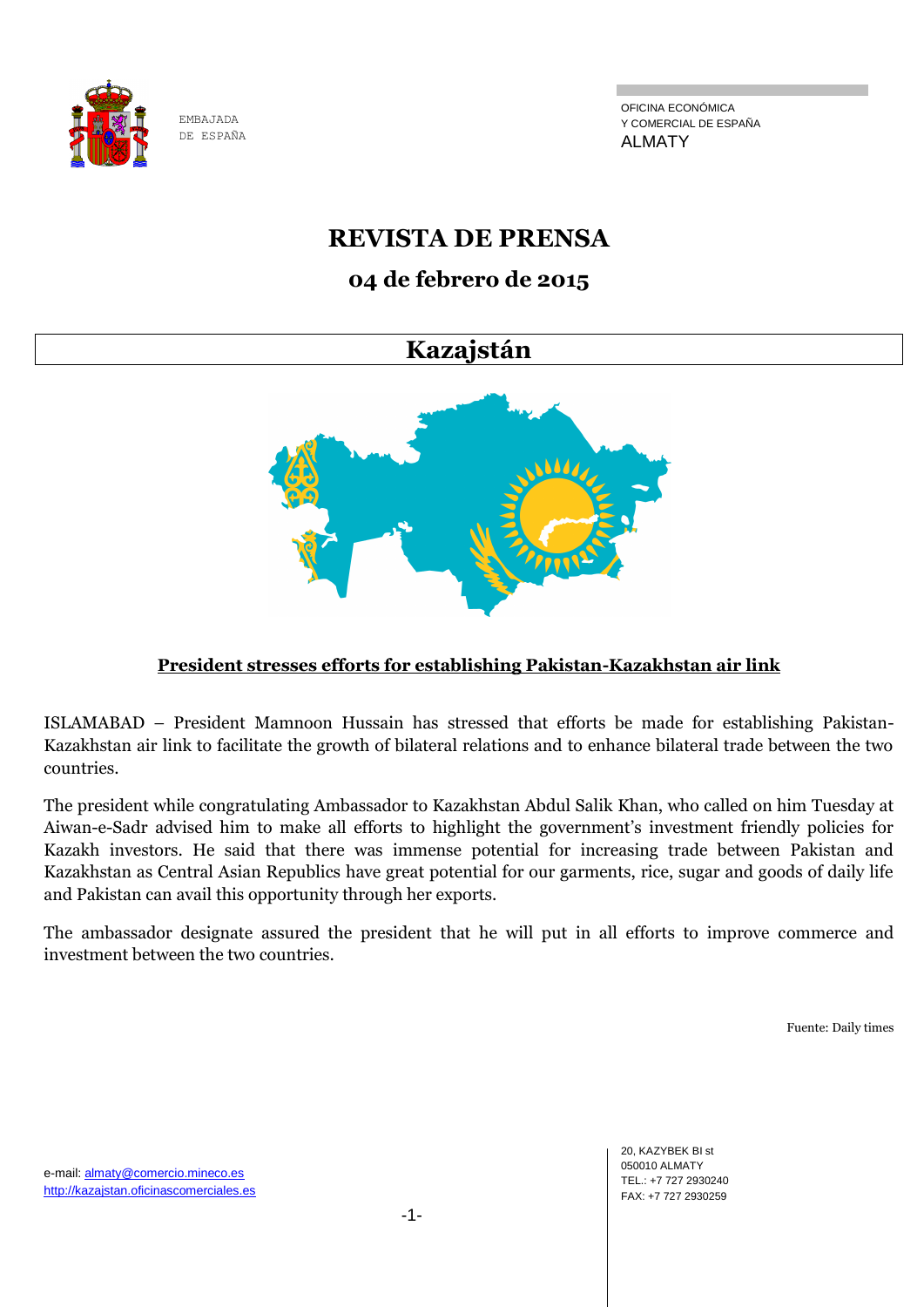

# **Gas supply fully restored in western Kazakhstan**

ASTANA, Kazakhstan — Emergency and repair works were completed on the section of Kazakhstan's main gas pipeline ‗Orenburg-Novopskov', which suffered an explosion on Feb. 2, according to a message from the Kazakh joint-stock company, KazTransGas.

―As a result of operative measures taken by the company's specialists, within a day the damaged section of the main gas pipeline with a length of over 50 meters was completely replaced," the company said. "Gas supply via the gas pipeline was resumed after the full range of necessary verification works."

The company also noted that thus the supply of natural gas to consumers in West Kazakhstan region was restored. A rupture, followed by fire, occurred on the 288th km stretch of the Orenburg-Novopskov main gas pipeline (between the Beles and Peremetnoe settlements in the West Kazakhstan region) at 04:08 (UTC/GMT +6 hours) on Feb. 2. The fire was extinguished several hours later.

Fuente: bakken

# **A third of all roads will be toll roads in Kazakhstan by 2022**

ASTANA (TCA) — The government of Kazakhstan plans to increase the length of toll roads in the country up to seven thousand kilometers by 2022, Novosti-Kazakhstan reported citing Zhenis Kasymbek, deputy minister of investment and development of Kazakhstan.

―It (toll roads) will comprise almost a third of all national-significance roads. These will be mainly such roads as Astana-Temirtau, Almaty-Kapchagai, Astana-Pavlodar, and other roads with high traffic where the introduction of the toll system would pay for their maintenance costs," the deputy minister said in the parliament yesterday.

He pointed out that the toll system is needed to cover the deficit of funds required for the maintenance of quality roads. The deputy minister also said that tariffs on toll roads will not be increased in Kazakhstan. "The toll is adequate — one tenge per one kilometer, which is one of the lowest tariffs. It will be raised neither this nor next year," Kasymbek said.

The deputy minister also said that a total of 2.4 trillion tenge (around \$13 billion) will be allocated for construction of motor roads in Kazakhstan in the coming five years.

―Until 2020, 12 mega projects worth 2.4 trillion tenge will be implemented in this sphere, 7.5 thousand kilometers of roads will be reconstructed," Kasymbek said.

―In order to fully complete the projects until 2020, we plan to take loans from international financial organizations; we are currently in active cooperation," the deputy minister added.

Fuente: The times of Central Asia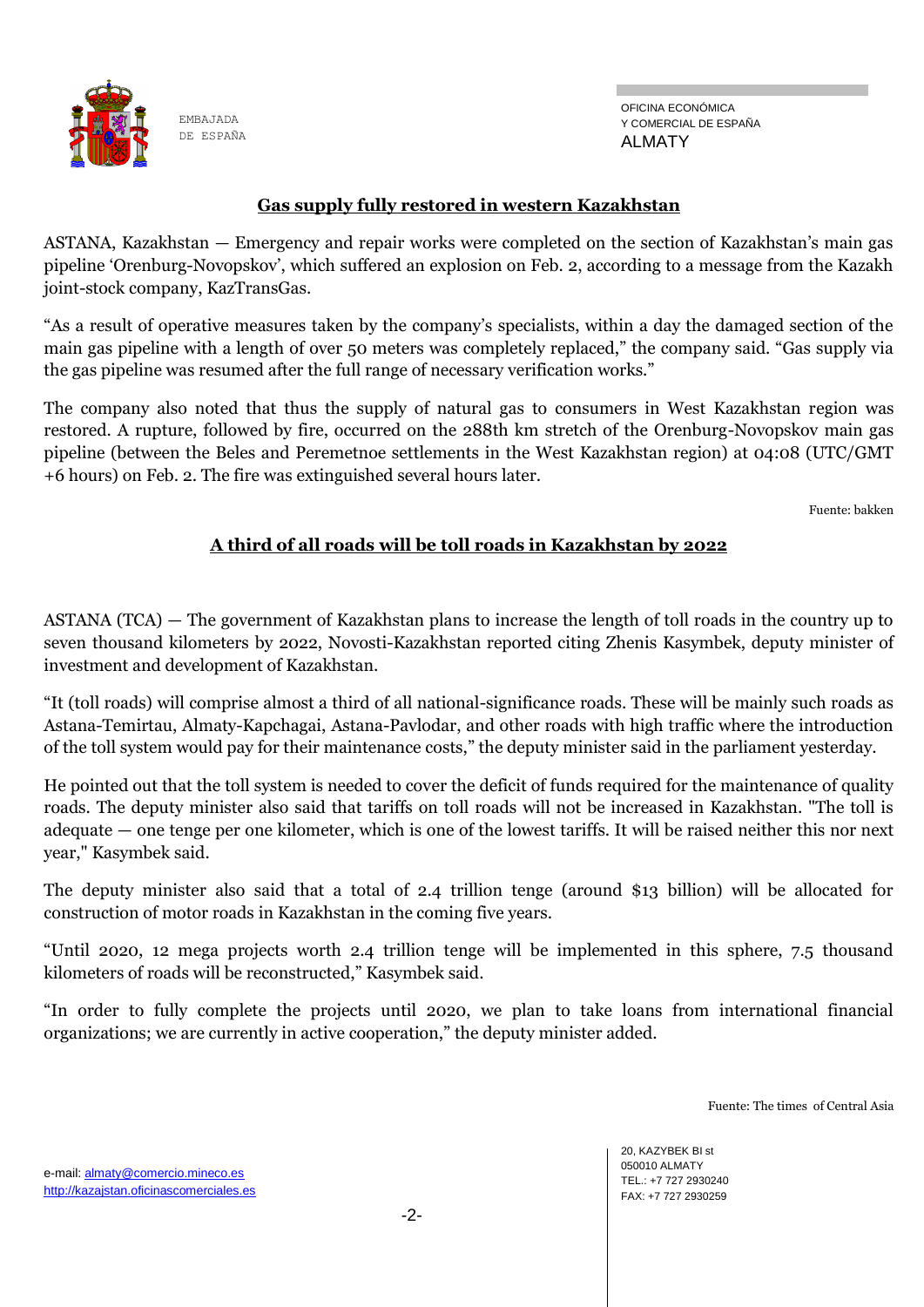

# **Kazakhstan ups uranium production**

The volume of uranium production in Kazakhstan amounted to 22, 829 metric tons in 2014.

Kazatomprom, the Kazakh national atomic company announced that the country has maintained its leading position as the largest producer of uranium in the world.

In 2013, Kazakhstan produced 22, 500 metric tons of uranium.

The report said that uranium mining in Kazakhstan on the results of 2014 corresponds to the planned targets. The share of Kazatomprom NAC JSC (including shares in subsidiaries and affiliates) on the results of 2014 accounts for 13, 156 metric tons of uranium.

The National Atomic Company in 2014 continued exploration work in order to increase the resource base of uranium in Kazakhstan, according to the report.

"During the year, more than 986 exploration wells were drilled," said the statement.

As for the subsidiaries of Kazatomprom NC, the Center of uranium enrichment JSC implemented shipment of finished products in the amount of 4.9865 million separative work units, which is 0.2 percent higher than the production plan of the enterprise.

MAEK-Kazatomprom LLP generated 5.08 billion kWh of electricity, 3,296 million Gcal of heat energy, 1.235 billion cubic meters of water, including 11,400 cubic meters of drinking water for consumers of Aktau city and Mangistau region in 2014.

Volume of production of tantalum products was 154, 458 metric tons, niobium -72, 228 metric tons, beryllium – 1.776.180 metric tons.

SARECO joint venture produced 240, 4 metric tons of bulk concentrate of rare earth metals in 2014. The finished products were shipped to customers in Russia.

Astana Solar LLP produced 51,069 panels in 2014, which corresponds to 12,706 MW of energy.

Kazatomprom JSC is the national operator of Kazakhstan for the export of uranium and uranium compounds, rare metals, nuclear fuel for nuclear power plants, special equipment, technologies and materials with dual purposes.

Its main activities are geological exploration, the extraction of uranium, the manufacturing of products involved in the nuclear fuel cycle and construction materials as well as power industry, science, social security and personnel training.

Fuente: Azernews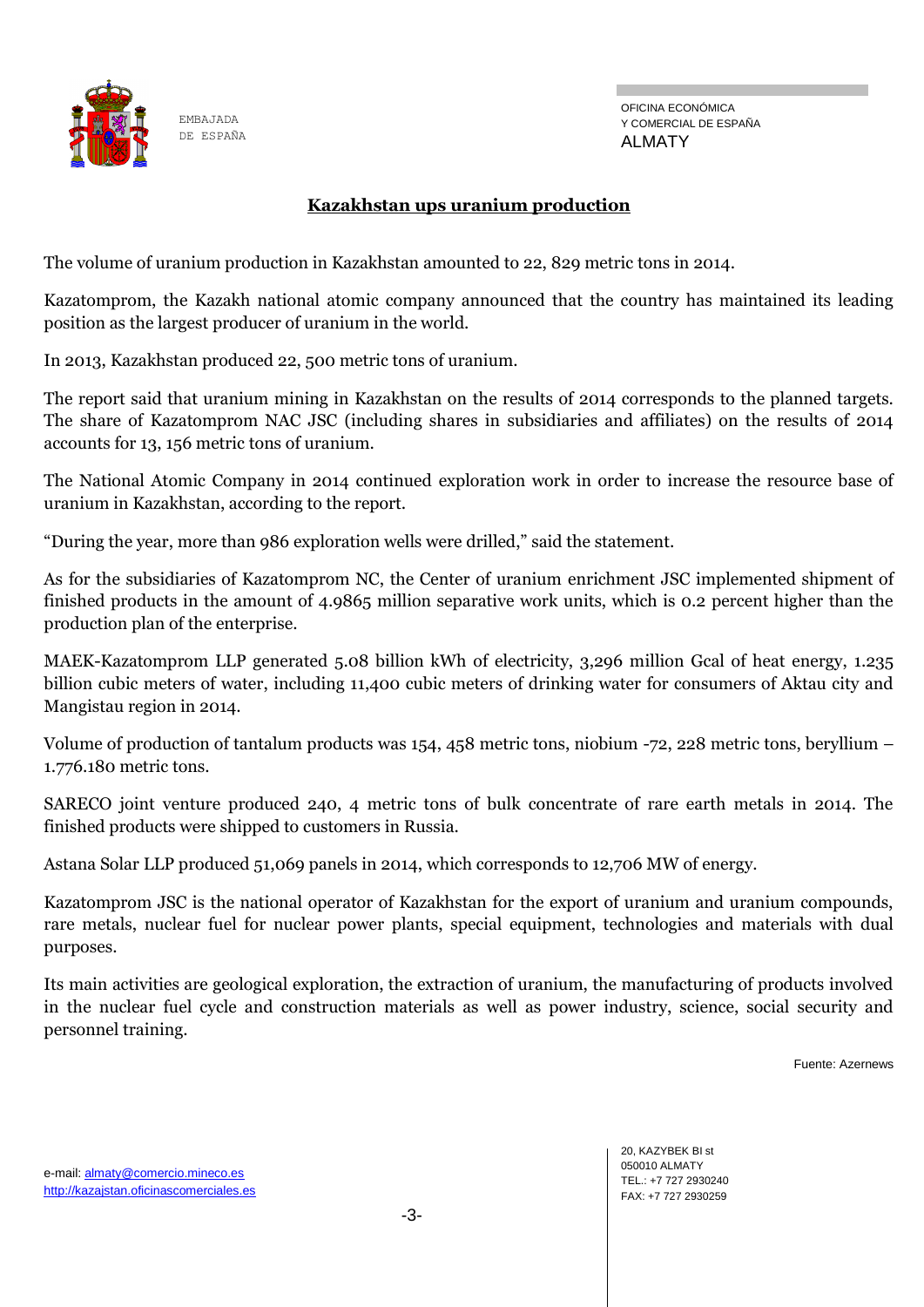

#### **More than 6 Billion Tenge Allocated for West Kazakhstan Road Repairs**

Kazakh Minister for Investment and Development Asset Issekeshev presented plans for more than 6 billion tenge (US\$32.1 million) of road reconstruction and industry development in the West Kazakhstan region, according to a Jan. 17 ministry press release.

―A working group headed by the Minister for Investment and Development Asset Issekeshev arrived in the West Kazakhstan region. The minister held a meeting in Uralsk on the development of the manufacturing industry and infrastructure in the region, as well as the stable operation of enterprises. Funding for repair and reconstruction of local roads in the current year is 6.3 billion tenge (US\$33.7 million). The planned reconstruction of the roads includes routes along the Uralsk-Kamenka-Russian border and major repairs of the Chapaevo-Zhalpaktal-Kaztalovka and Kaztalovka-Zhanibek-Russian border roads, as well as the regular repair of the Uralsk-Tyoploye-Russian border. Last year, the length of reconstructed and renovated roads of national and local importance was 130 kilometres; this year the government plans to repair another 234 kilometres. This work will involve 13,000 people," said the statement.

The information indicated that the meeting stressed the importance of implementing the Nurly Zhol economic programme and the second five-year plan of the State Programme of Accelerated Industrial and Innovative Development for 2015-2019. To this end, the ministry and the akimat (the regional government) signed a joint action plan for the year.

―The minister was also acquainted with the work of the West Kazakhstan engineering company. The company designs and manufactures high-tech equipment for the production, preparation and transportation of oil and gas and complex steelworks; the manufacture of the first Kazakh gas compressor units and gas turbine power plants started here. A service centre on the basis of this enterprise will be created for repair of gas turbine installations, maintenance and repair of systems of automation and management systems based on technology licensed from General Electric. Also, the factory is engaged in the repair of aircraft engines," explained the release.

Issekeshev also visited the Ural transformer plant, which began to produce three-phase power transformers late last year.

―The design capacity of the enterprise is 10,000 units per year. The project is worth 3.1 billion tenge (US\$16.6 million). Of this, 500 million tenge (US\$2.7 million) are our own funds and the rest is borrowed. Three hundred new jobs were created at the plant. The project was supported within the framework of the 2020 Business Roadmap through the subsidy of the interest rate of remuneration for the loan amounting to 2.6 billion tenge (US\$13.9 million) and the gas supply worth 17.3 million tenge (US\$92,523). Potential customers of the transformers are large oil and gas companies, energy enterprises and the railway companies. In the future, the plant plans to export most of its products to the CIS (Commonwealth of Independent States) countries," said the press release.

Fuente: Timesca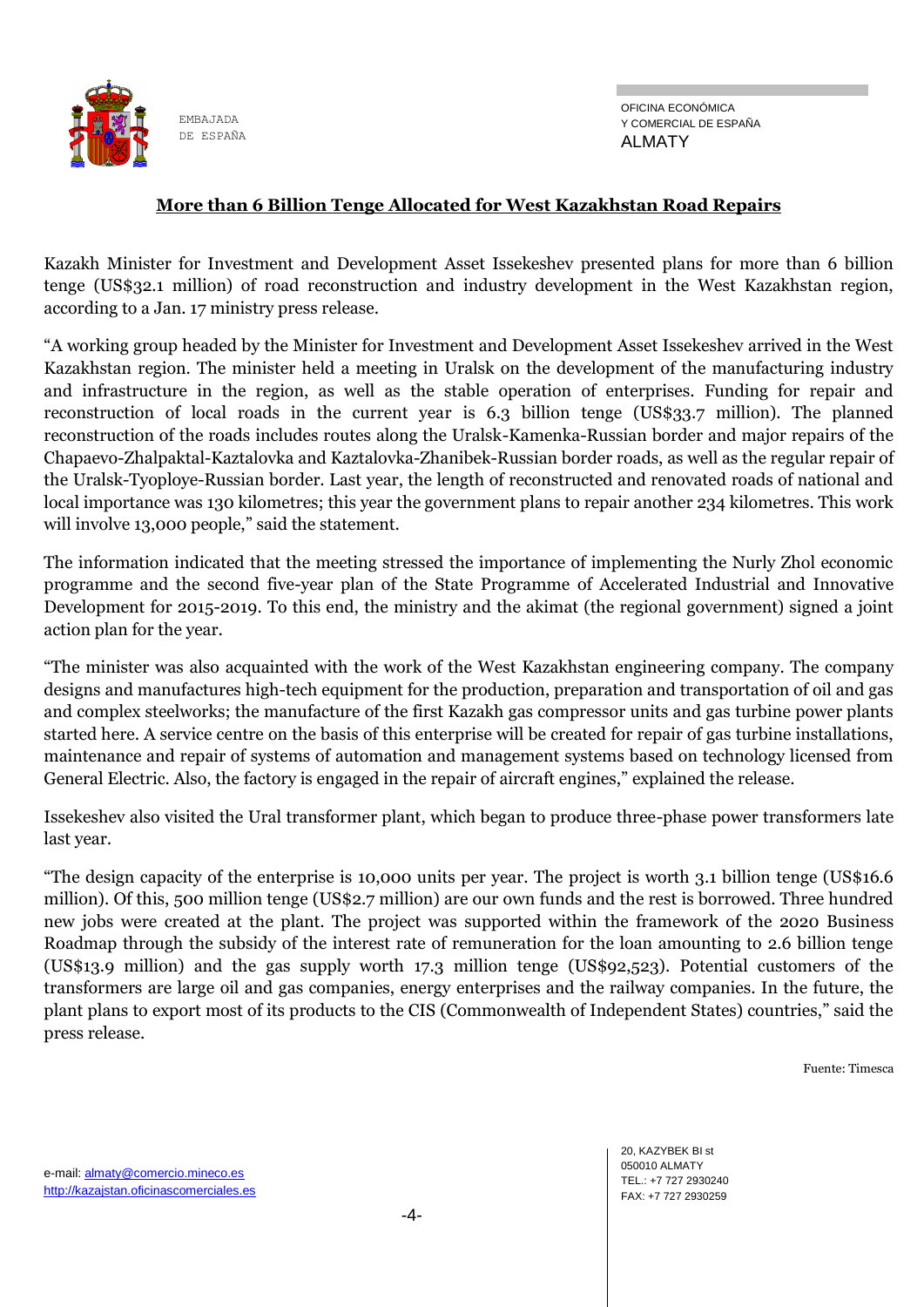

OFICINA ECONÓMICA Y COMERCIAL DE ESPAÑA ALMATY

#### **Romania, Kazakhstan mull economic cooperation**

By Aynur Karimova

The prospects of developing trade and economic relations between Kazakhstan and Romania, including through the two countries' chambers of commerce and industry, were high on the agenda of talks held in Bucharest.

The relevant talks took place between Daulet Batrashev, Kazakh Ambassador to Romania and Mihai Daraban, President of Romania's Chamber of Commerce and Industry.

The sides exchanged views on the state of economies of Kazakhstan and Romania, as well as the Central Asian and Eastern European regions as a whole, Kazakh Foreign Ministry said on January 27.

The sides also highlighted the existence of a large, but not yet realized potential of bilateral economic ties in tourism, agriculture, construction, transit and transport sectors, and importance to increase the volume of trade turnover between Kazakhstan and Romania.

Daraban expressed interest in strengthening and enhancing the bilateral contacts between the business circles of the two countries. He also suggested considering the possibility for Kazakhstan to use the terminals at the Constanta sea port (cargo, oil and grain terminals).

After the talks, the sides reached an agreement on a visit of Chairman of Kazakhstan's Foreign Trade Chamber Sabr Yessimbekov to Bucharest this year and holding a business forum of the business circles of the two countries to establish direct contacts between them.

In December 1991, Romania recognized Kazakhstan's independence and in July 1992, during the first official visit of the Romanian chief diplomat to Almaty, the two countries signed a protocol on establishment of diplomatic relations.

The legal framework includes about 20 agreements, covering the main areas of cooperation, namely in political, economic, culture, transport, tourism sectors.

Fuente: azernews

# **Improving the Quality Control System of the Lighting Market in Kazakhstan**

#### BY DINARA TAMABAYEVA in OPINIONS on 3 FEBRUARY

Today, the lighting market has changed significantly. When we go to the store, it's not only incandescent lamps we can buy; in fact, these kinds of lamps are becoming obsolete. Their purchase and production are already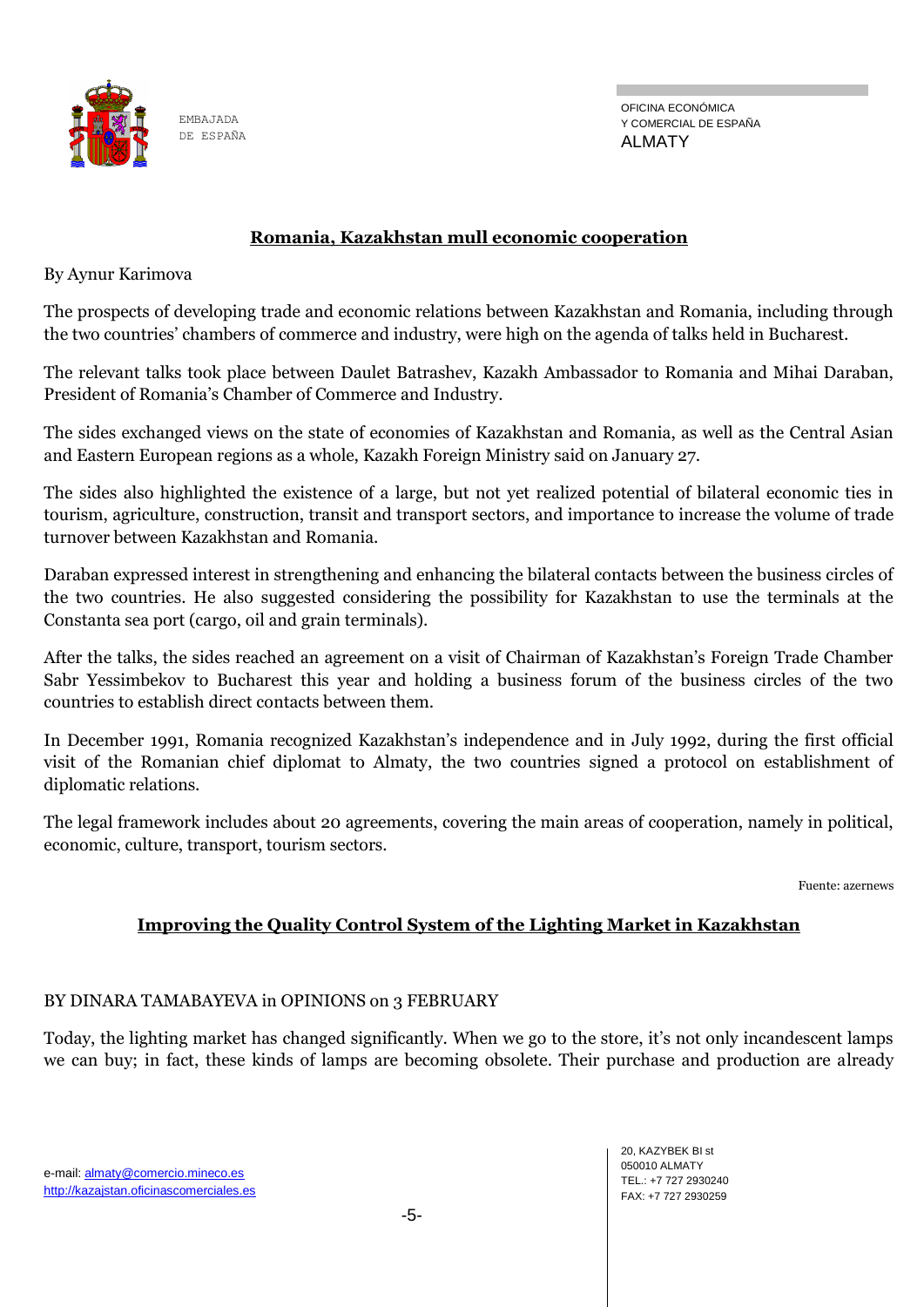

banned in Kazakhstan by the law "On energy saving and energy efficiency," which came into force on July 26, 2012. Incandescent bulbs of 25 watts and above are also banned in the country.

Now, energy efficient lamps are represented mostly by luminescent and light-emitting diode (LED) lamps. The latter are becoming more and more popular in view of their rapid technological development and their price adjustments. Apparently, these days, LED technology is the priority technology to be promoted in the field of energy efficient lighting.

However, while transferring to the best energy efficient lighting technologies, we should first check if those technologies are of a good quality. So how can we protect ourselves against poor quality, black market or fake products?

In order to protect the national lighting market, there should be an institution that can verify the quality of lighting products: a laboratory legally and officially accredited to perform tests for checking lighting products' quality.

Before taking the decision to establish a lighting laboratory, it is necessary to do an analysis: how much does a country need such a lab? If it really does, what scale should the lab have?

Let's take Australia as an example. Australia doesn't have a large lighting laboratory; it has two small labs, but for most lighting products, the country prefers to work with the Global Efficient Lighting Centre (GELC) in Beijing, China, which is based within the National Lighting Test Centre of China, one of the most advanced laboratories in the world. The lab was formed through the United Nations Environment Programme (UNEP). Australia is a country with arelatively small population, so after economic calculations were made, it was decided that for them, it would be better to send lighting samples to the GELC for testing than to launch and maintain a local laboratory. This approach is more sustainable and efficient since the GELC has all the necessary facilities and professional staff.

Considering the geographical and demographic similarity between Australia and Kazakhstan, like vast areas and small populations, plus Kazakhstan's proximity to China, the shipment of samples to the GELC looks like an appropriate method.

However, if Kazakhstan chooses not to work through an out-of-country testing method, especially in view of the global load on the GELC, then the idea of a new laboratory may seem quite reasonable. In Kazakhstan, there could be one good laboratory for instance, in Almaty. It could even be a regional laboratory for all of Central Asia, always functioning at capacity and serving neighbouring countries. Furthermore, the services that such a regional laboratory could provide would bring in money. After a number of years, the regional lighting testing laboratory could develop into a more acclaimed and international lighting test and research facility. In any case, a new laboratory would create more opportunities and more jobs.

So, what are the reasons to found a lighting test laboratory? Obviously, China has an advanced lighting test centre: China is a major lighting producer and a major consumer of lighting goods. Moreover, the GELC in Beijing not only tests lighting products, but also serves as a platform for research, so it functions partly as a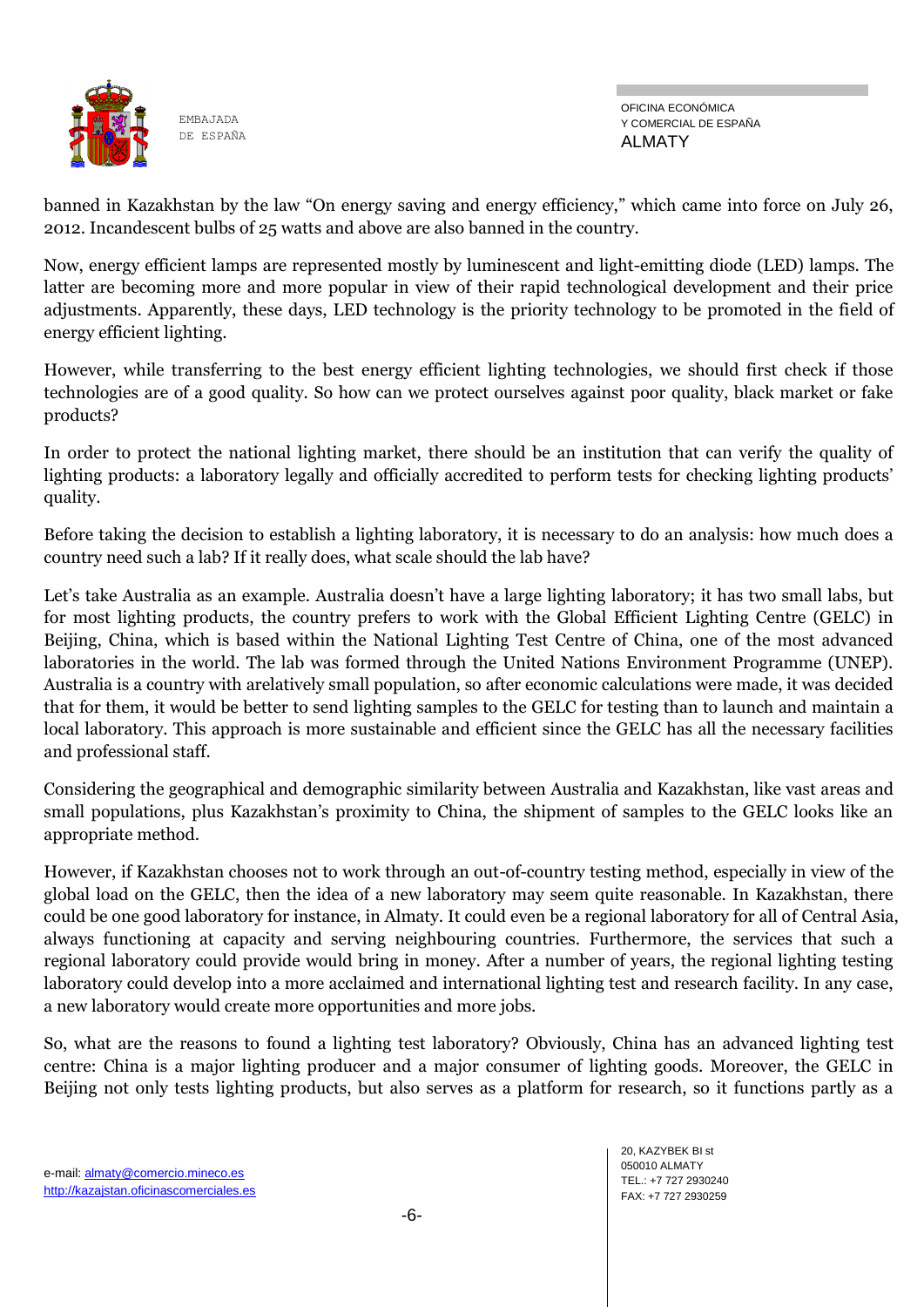

OFICINA ECONÓMICA Y COMERCIAL DE ESPAÑA ALMATY

lighting scientific centre. It should be mentioned that at the GELC, lighting products go through a large number of various tests, like light intensity and light distribution, eye comfort, colour rendering, fire safety, lamp service life and many others.

The insights into other countries' experiences related to lighting laboratory launching, like approximate expenses, time periods and planning, give Kazakhstan certain directions and might help if Kazakhstan does start planning a project to establish its own full scale lighting laboratory.

During the Global Efficient Lighting Forum, which took place in Beijing on Nov. 10 – 11, 2014, Peter Bennich, director of the Energy Efficiency Department of the Swedish Energy Agency, shared the Swedish experience of establishing a lighting testing laboratory. Through help from the GELC, Sweden launched its own lighting testing laboratory which took them one and half years and cost 1 million euros. The Swedish representatives said that it is totally paying off. Now, the Swedish lighting laboratory is run by three full-time employees. It was also mentioned that if the laboratory is accredited internationally, then it may work globally and provide an opportunity to have a common proficiency test for lab personnel. International harmonisation is another positive value from which everybody gains. The laboratory not only tests lighting products, but also trains personnel and teaches other labs how to test lighting products.

If, after looking around the Asian region, stakeholders in Kazakhstan don't find appropriate lighting test laboratories that are nearby and suitable for quality control of Kazakhstan's lighting market, and a decision is reached to set up a national laboratory, then a few steps should be taken before work on the lab begins.

First of all, an analysis should be conducted to compare the current needs for lighting products' quality control and its probable future dynamics with the existing lighting testing facilities. If establishing a national lighting test laboratory proves to be reasonable and profitable, then the lab's scale should be designed accordingly.

The choice to establish a lighting laboratory can be challenging, but it should be justified and reasonable. The laboratory should not end up abandoned someday, thus making all the investment and staff training in vain. Unfortunately, this has happened in Southeast Asia.

To function well, a lighting test laboratory should have proper maintenance and state control. Lab funding is greatly affected by maintenance issues and should correspond to the current national and/or regional needs.

In terms of its professional capacity, the laboratory should constantly update its methodologies, see what other products can be tested, look for not only integration but also collaboration on testing efforts, share experiences, et cetera.

On the whole, Kazakhstan is looking positively at improvement of the system that protects the quality of the national lighting market. The UNDP/Global Environment Facility project, "Promotion of energy efficient lighting in Kazakhstan," actively works toward this. Project experts discussed quality control of lighting products with state officials, technical specialists and lighting professionals. Through those meetings and discussions, it was found out that the majority of specialists have a common opinion: that Kazakhstan needs more effective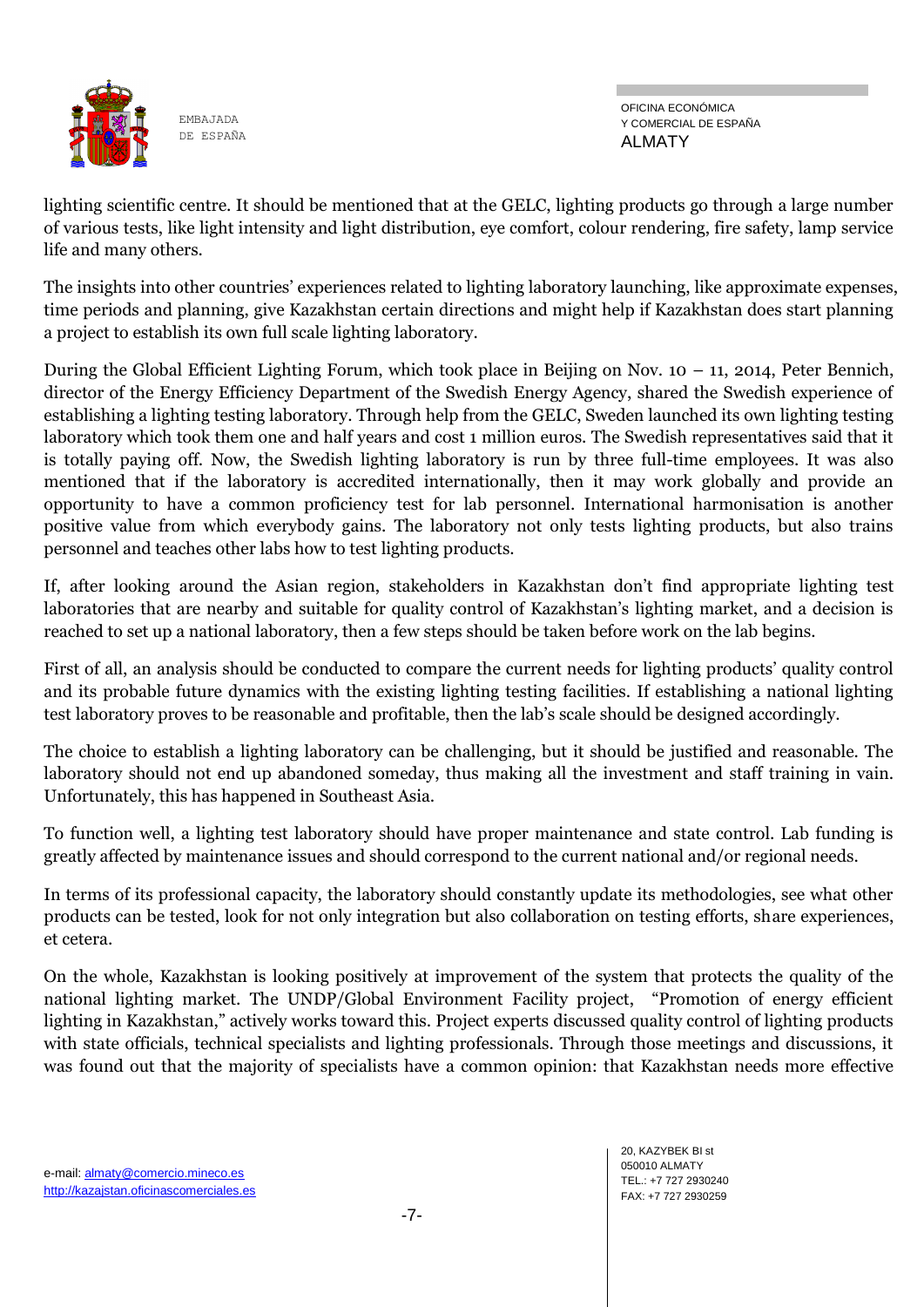

OFICINA ECONÓMICA Y COMERCIAL DE ESPAÑA ALMATY

mechanisms of quality control as a part of the certification and verification system for lighting products. A testing laboratory for domestic lighting market products is an important aspect of this system.

Summing up the considerations on a new lighting test laboratory, it can be said that such a facility, if launched in Kazakhstan, should practice constant professional and technical growth and reach out and provide high quality services to become an internationally recognized testing and research centre.

Fuente: The Astana Times

# **Kazakhstan launches a new program to support small businesses**

A new program to support small businesses has been launched in Kazakhstan, a Tengrinews,kz journalist reports, citing Kuandyk Bishimbayev, Chairman of the Board of Baiterek National Company.

According to him, the new program seeks to bolster export-oriented entities outside extraction industries. This year is expected to be a pilot period for the program. This year the initiative will be focused on three major areas, notably agribusiness, machinery building and production of construction materials, and is to be further extended to other industries.

―Since January 1, 2015 Kazakhstan has been part of the Eurasian Economic Space and is about to enter the WTO. Kazakhstan has seen competition getting stiffer both in the domestic and external markets. We want to select a number of companies capable of boosting their production output if supported by the Government", he elaborated.

He said the measures of support include financial backing through direct lending, lending through the country's banks, leasing deals, subsidized interest rates, export insurance, pre-export financing and innovation grants.

The second direction of support is consulting services. Participating companies will be exposed to the best corporate governance practices, practical suggestions, professional training for personnel.

The third direction is collaboration with public bodies to remove administrative barriers.

Fuente: Tengrinews

# **Pipeline explodes in western Kazakhstan**

Explosion on a gas pipeline has occurred in West Kazakhstan Oblast early in the morning, Tengrinews reports citing Moi Gorod.

The incident occurred at around 3 a.m. on February 2 between the towns of Novenky and Akzhol in Zelenovsky District, just 30km away from the administrative center of the Oblast - Uralsk city.

According to eyewitnesses, there first was a bang and then they saw a huge flame several meters high bursting from the pipe. The fire was so strong that it could be seen from the city.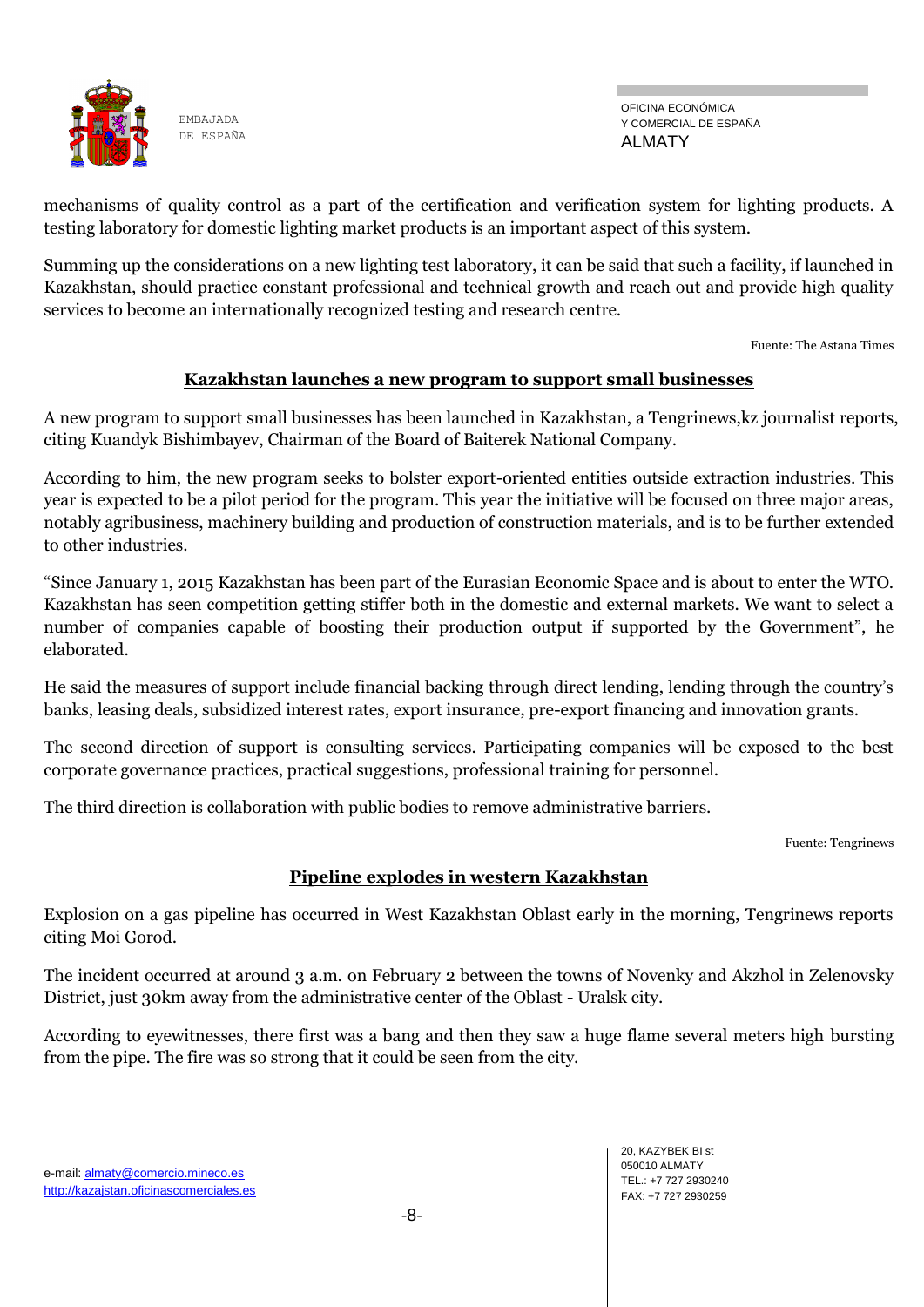

OFICINA ECONÓMICA Y COMERCIAL DE ESPAÑA ALMATY

The explosion occurred on the international line of Orenburg-Novopskov pipeline that belongs to Uralsk-Central Asia, the gas-main pipeline manager company. The line feeds gas to 22 villages in Zelenovsky District, Taskala District and the city of Uralsk.

Officers of the region's Department of Emergency Situations (DES) quickly arrived at the scene. However, accessing the place was difficult.

Security services had to block the pipeline from both sides. 45 people were involved in the fire extinguishing operation, including the staff of Emergency Department, the local police and representatives of Intergas Central Asia JSC and Semser Ort Sondirushi LLP.

The fire was extinguished at 9:53 a.m., according to the Department of Emergency Situations of the Oblast. Employees of JSC Intergas Central Asia are now conducting on-site restoration work.

As a result of the explosion 12 nearby villages were cut off from gas. These are nine villages in Zelenovsky District (Beles, Akzhol, Novenky, Shalgay, Zheleznovo, Egindikol, Zelenyi, Karazhar, Peremetnoe) and three in Taskala District (Taskala, Merey and Aktau village). Gas is used for heating and cooking in the villages.

32 social facilities in the villages were left without gas supply as a result of the accident, including eleven schools, three kindergartens, five health facilities and nine cultural facilities. Altogether, 11,855 people are in the affected zone.

The gas supply is expected to be restored at 10 p.m. on February 2.

According to the regional administration, avoiding a complete disconnection of gas in the villages of Zachagansk and Taskala was possible thanks for transfers to reserve lines.

"Officials were dispatched to every household in the villages where the gas supply was disconnected to raise awareness and prevent accidents. Gas was supplied to the village of Zachagansk near Uralsk from a reserve branch line. Many of the social facilities are equipped with generators," the Akimat (local authorities) resorted.

No casualties or injuries have been reported.

The police, local authorities and gas companies are investigating the causes of the pipeline accident. The most likely cause that is being considered at this point is stress corrosion cracking - growth of crack formation in a corrosive environment that can lead to unexpected sudden failure of normally ductile metals subjected to a tensile stress, especially at temperature changes. The version of a terrorist act is not being considered for lack of ground.

Fuente: TengriNews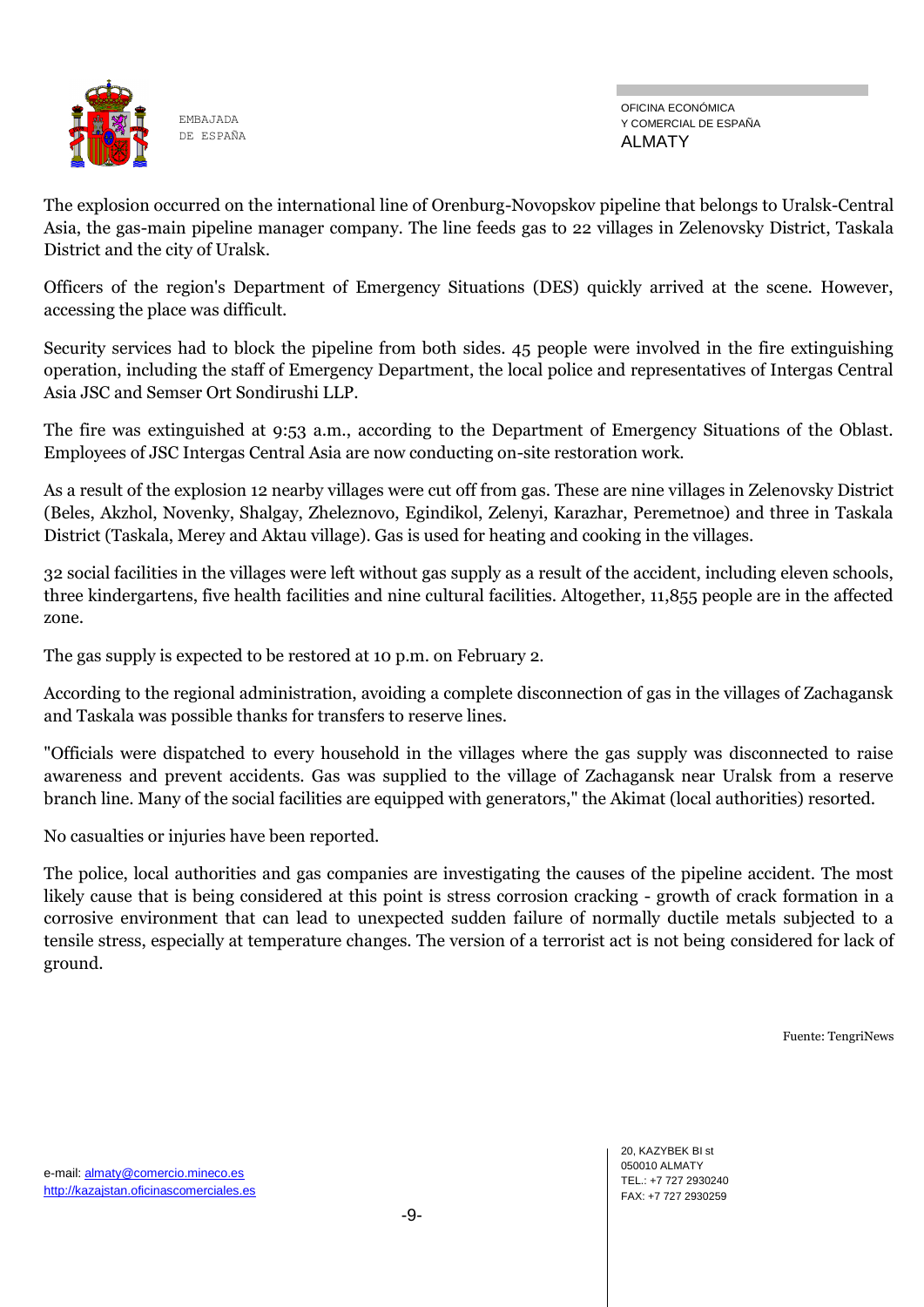

EMBAJADA DE ESPAÑA

# **Kazakhstan thinking of reducing crude export duty rate**

Kazakhstan is thinking of reducing crude export duty rate, the country's Minister of National Economy Yerbolat Dossayev told journalists February 3.

―The current export duty rate was appropriate given earlier prices for crude. We are thinking of reducing the export duty rate (…) We have almost completed consultations with the Energy Ministry to ensure a certain profitability for oil producing companies and maintain a certain level of revenues into the country's budget", Mr. Dossayev said.

Starting from April 1, 2014 the crude export duty rate had been raised from \$60 to \$80 per ton of crude.

Fuente: TengriNews

# **Cheap Imports Blamed for Woes of Kazakhstan's Poultry Sector**

KAZAKHSTAN - Currency conditions have encouraged poultry imports from the country's neighbours, leading to oversupply in the markets and low prices for Kazakh producers, forcing some of them out of business, according to the industry association.

This year, Kazakhstan's poultry farmers will continue to face difficulties in the sale of poultry meat and eggs, the President of the Union of Poultry Producers of Kazakhstan, Ruslan Sharipov, told Trend.

He said: "There is an overstock of stored poultry product on many farms. The data for 2 February, presented by poultry farms, show that there remain 11,000 metric tons of meat and 53 million eggs on the farms."

Mr Sharipov added that 148,000 metric tons of poultry meat and 4.2 billion eggs were produced in 2014.

He explained that the problem of overstocking is related to the appearance of fairly cheap poultry products in supermarkets in Kazakhstan due to the fall of the Russian ruble.

He said: "Large manufacturers from neighbouring countries are dumping and trying to push Kazakh producers from their own market. It is of concern that the selling prices of products imported from Belarus, Russia and Ukraine and other countries are lower than the domestic ones."

He noted that the price of the Russian poultry meat was 397 Tenge (KZT) per kg, and the price of one egg was KZT19 until November 2014 (US\$1 is valued at around KZT184.5).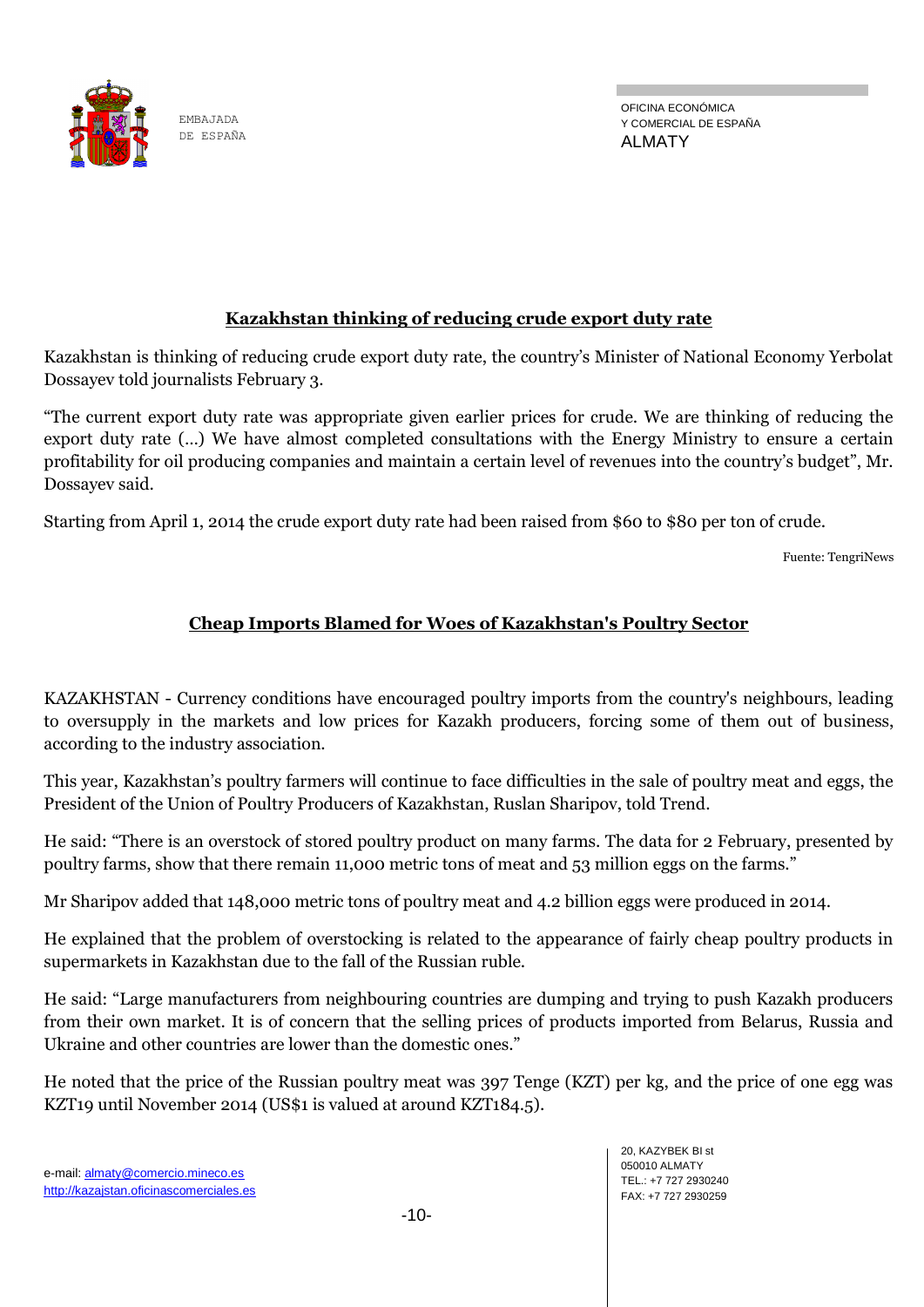

OFICINA ECONÓMICA Y COMERCIAL DE ESPAÑA ALMATY

Mr Shapirov said: "Over the past three months from November 2014 until January 2015, the price of the poultry meat dropped to KZT280 per kilo and to KZT14 per egg."

He added that the cost of the production of the domestic poultry meat is about KZT400 per kilo and KZT13.8 per egg, while the selling prices is around KZT468 and KZT14 to 15, respectively.

―The first cost of the domestic poultry products is affected by the lack of breeding base, veterinary drugs, premixes and more others, to be imported from other countries, which has a significant impact on the selling price," he added.

―The key role in the final pricing is played by intermediaries who trade in the markets. They mainly set the price policy, although they don't bear any material load except for the delivery and storage of products," he told Trend.

Mr Sharipov said that Kazakhstan's poultry farmers are concerned about the inaction of Kazakhstan Agency for Protection of Competition and other services that have to keep track of unjustified rise in prices and the oversaturation of the trade chains of imported products.

He also said the government of Belarus adopted a draft law on 12 December 2014, which stated that the optimal ratio of imported and domestic goods in Belarus's market should be approximately 20 per cent to 80 per cent.

If Kazakhstan were to introduce such a restriction, Mr Sharipov said, Kazakh citizens could see an increase in domestic natural products rather than those of unknown origin- at times unnamed and unlabelling.

―Now the poultry farmers have to reduce the volumes, and some are even suspending the production,‖ Mr Sharipov added.

Fuente: thepoultrysite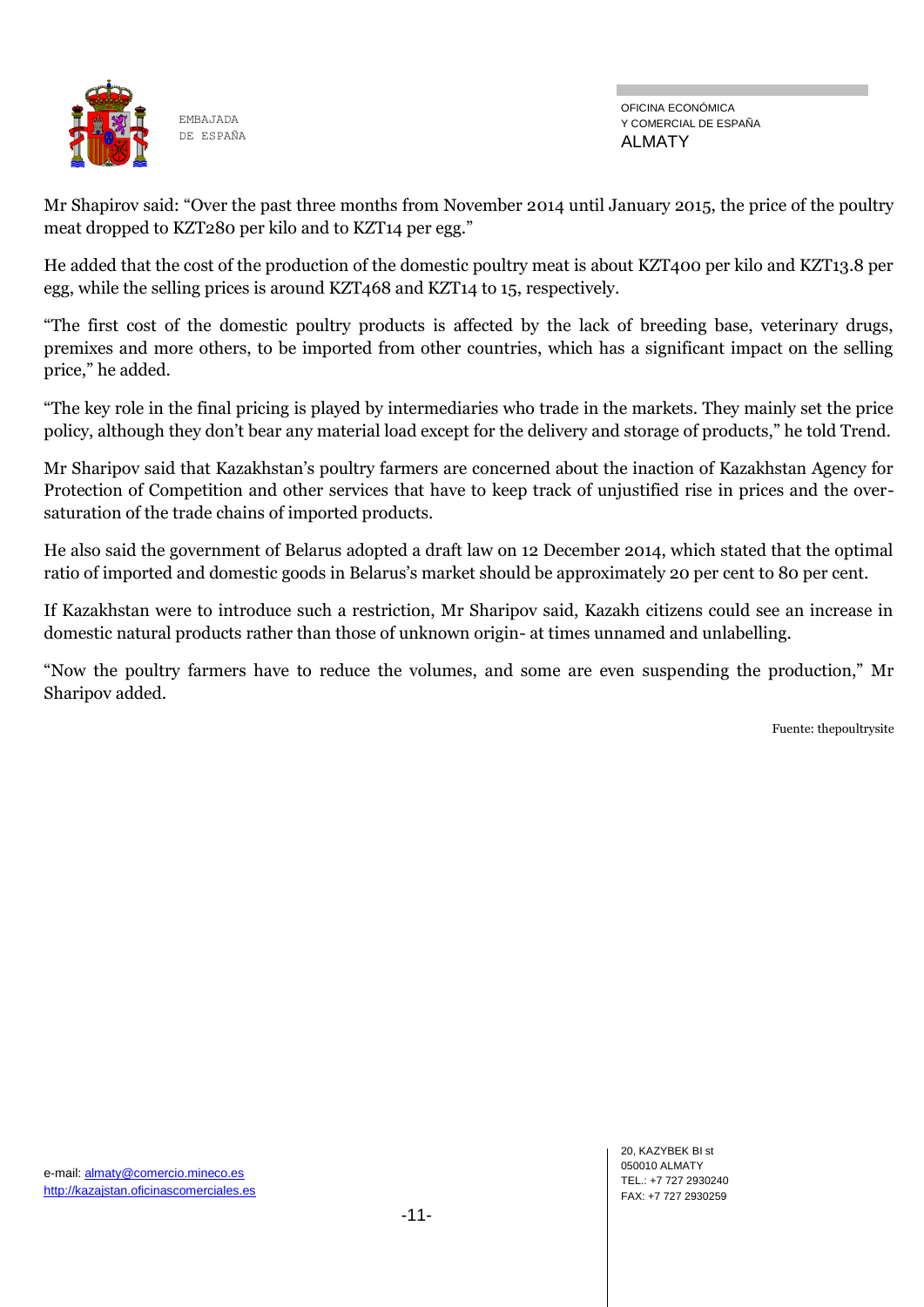

OFICINA ECONÓMICA Y COMERCIAL DE ESPAÑA ALMATY

# **Kirguistán**



# **EBRD, KICB finance improvements for Kyrgyz resort at Lake Issyk-Kul**

BISHKEK (TCA) — The European Bank for Reconstruction and Development (EBRD) and KICB, its partner bank in Kyrgyzstan, are supporting further development of the country's tourism sector by financing a program of improvements at one of the Issyk-Kul resorts, Ak Bermet.

The resort plans to modernize its wastewater treatment facility, reduce energy consumption, build a swimming pool, improve the resort's beach area and redesign the grounds, all of which will make Ak Bermet more environmentally friendly and more appealing to tourists, the EBRD said.

The US \$500,000 financing package will pay for the installation of a new wastewater-treatment facility and an energy efficient heat-exchange unit for hot-water supply, as well as funding improvements to the grounds of the resort.

Ak Bermet is a popular holiday resort which can accommodate up to 400 guests. The resort is located in Karaoi, a village 3 km from Cholpon Ata. The region around Lake Issyk-Kul sees annual tourist flows of up to one million people, mostly from Russia and Kazakhstan. The resort's peak season runs for three months in the summer and for one month in the winter. During the low season, it is also a popular venue for conferences and workshops.

The loan to Ak Bermet is being made under a special medium-sized co-financing facility (MCFF), through which the EBRD and its partner banks can lend together to small and medium-sized enterprises.

Ak Bermet will also receive advice from the EBRD Small Business Support programme to help install the wastewater treatment plant.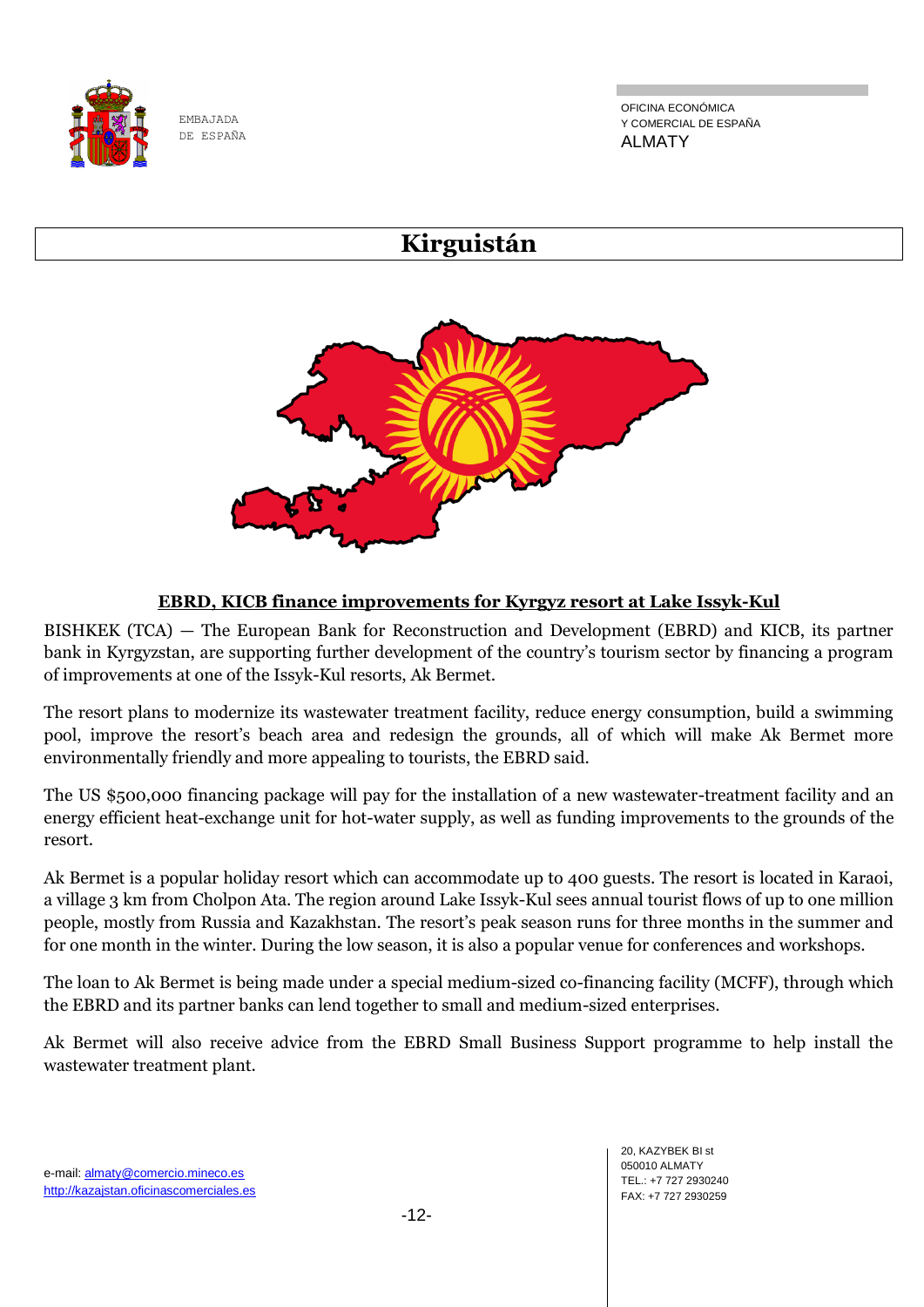

OFICINA ECONÓMICA Y COMERCIAL DE ESPAÑA ALMATY

"We are pleased to support the Ak Bermet resort together with our partner, KICB," said Larisa Manastirli, head of the EBRD office in Kyrgyzstan. "Support for resource-efficient investments among small and medium-sized businesses, particularly in the regions, is one of the EBRD's core objectives in the Kyrgyz Republic. The project will not only bring long-term environmental and social benefits to the region but will also make the resort more attractive to tourists, thanks to an improved beach and a new swimming pool."

―At present Lake Issyk-Kul is exposed to environmental risk, because the Soviet-era wastewater treatment facilities in most resorts are now obsolete," said Akjoltoy Nasirdinov, owner and manager of Ak Bermet resort. ―The financing of this project by the EBRD and KICB will help to install modern wastewater treatment facilities. After completion of this project we aim to invite representatives of other Issyk-Kul resorts to a presentation of the new wastewater-treatment technology, and encourage them to apply for funding facilities so that they can also make environmental improvements that will benefit the area."

Fuente: Timesca

# **Kyrgyzstan looking for ways to boost economic development**

BISHKEK (TCA) — This year will be difficult for Kyrgyzstan. According to the Finance Ministry, on January 1, 2015 the public debt of Kyrgyzstan totaled \$3.6 billion, or 54.1% of GDP, including \$3.4 billion of the external debt.

# Supporting national currency

In late January, the National Bank of the Kyrgyz Republic (NBKR) conducted a \$4.4 million currency intervention to support the som. It was the fourth currency intervention since the beginning of 2015, totaling \$60.47 million. Despite the measures taken, the official exchange rate of the US dollar continues to rise, albeit slightly. In 2014 the rate rose by 19.71%.

Taking into account the growing exchange rate and inflation, the NBKR decided to increase the discount rate by 50 basis points, up to 11%. The NBKR discount rate is the interest rate at which it provides loans to commercial banks.

The 2014 results showed an economic slowdown. The GDP growth of 3.6% was insignificant compared to 10.5% in 2013. According to forecast of the European Bank for Reconstruction and Development, the GDP growth will slow down to 3.2% this year in Kyrgyzstan.

"The \$1,200 GDP per capita is too small for Kyrgyzstan. The Government reports only about positive outcomes but we need to discuss problems and solve them," Executive Director of the International Business Council (IBC) based in Bishkek, Aktilek Tungatarov, said. "To provide economic growth, Kyrgyzstan has to develop human potential and invest in education and training," he stressed.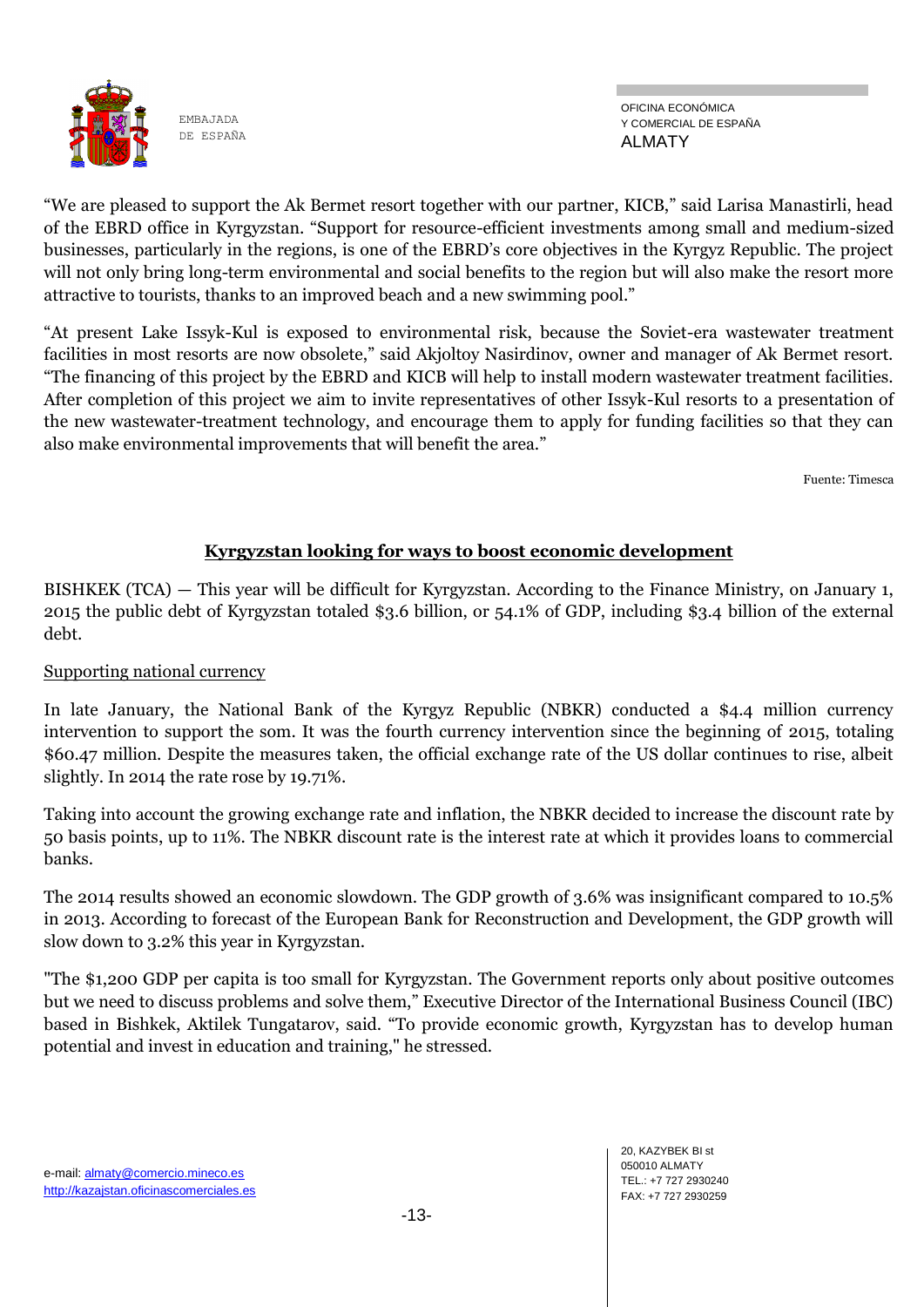

To successfully develop in the new economic conditions, Kyrgyzstan has to create a model of economic development for at least 15 years, so that entrepreneurs would know about planned changes and priorities. Business environment will be stable and predictable, resulting in development of big business.

―We must take care not only about the future investors, but also about those who are doing business in Kyrgyzstan already. Each investor should be confident that his capital will be protected in our country," concluded the IBC director.

According to experts, the main reasons for economic slowdown in Kyrgyzstan are the ongoing crisis in Russia and Ukraine, the decline in remittances from labor migrants, and more difficult conditions for the export of goods.

Kyrgyz leadership pins high hopes on the upcoming Kyrgyzstan's entry into the Eurasian Economic Union. Some new rules have already been introduced, for example, new rates of customs duties for certain types of goods, and business is not happy about it.

#### Attracting investment

The Government is not satisfied with \$620 million of investment attracted last year, and this year the objective is one billion dollars, said Deputy Prime Minister of Kyrgyzstan Valery Dill.

According to the Economy Ministry, 45 billion soms will be allocated for public investment projects this year compared to 19 billion soms in 2014. At the same time the Government hopes to attract foreign direct investment. However, Kyrgyzstan cannot long keep a high level of public investment only with foreign borrowing because the debts are increasing, and the time will come to repay them. To develop economy, it is necessary to ensure high employment, but this is possible with the development of the private sector. Experts advise to increase private investments, and to attract them in agriculture, garment industry, tourism, processing of goods, and mining industry.

#### Developing production

Currently, services and trade are dominating in the market, while the production sector should dominate.

According to the Bishkek City Hall, 14 large enterprises stand idle in the city now. The authorities reported positive growth of the economy, with the exception of industry, which saw a decrease in production.

Meanwhile, 143 markets, 3,000 stationary trade facilities and public catering enterprises, and 4,000 small retail trade facilities operate in Bishkek.

To increase the revenue of the state budget, it is necessary to redistribute the burden on business, said Valery Dill. The industry bears the main tax burden while the agricultural sector pays the lowest taxes in the country, and international institutions criticized the Government for this. Dill explains that during the transition period,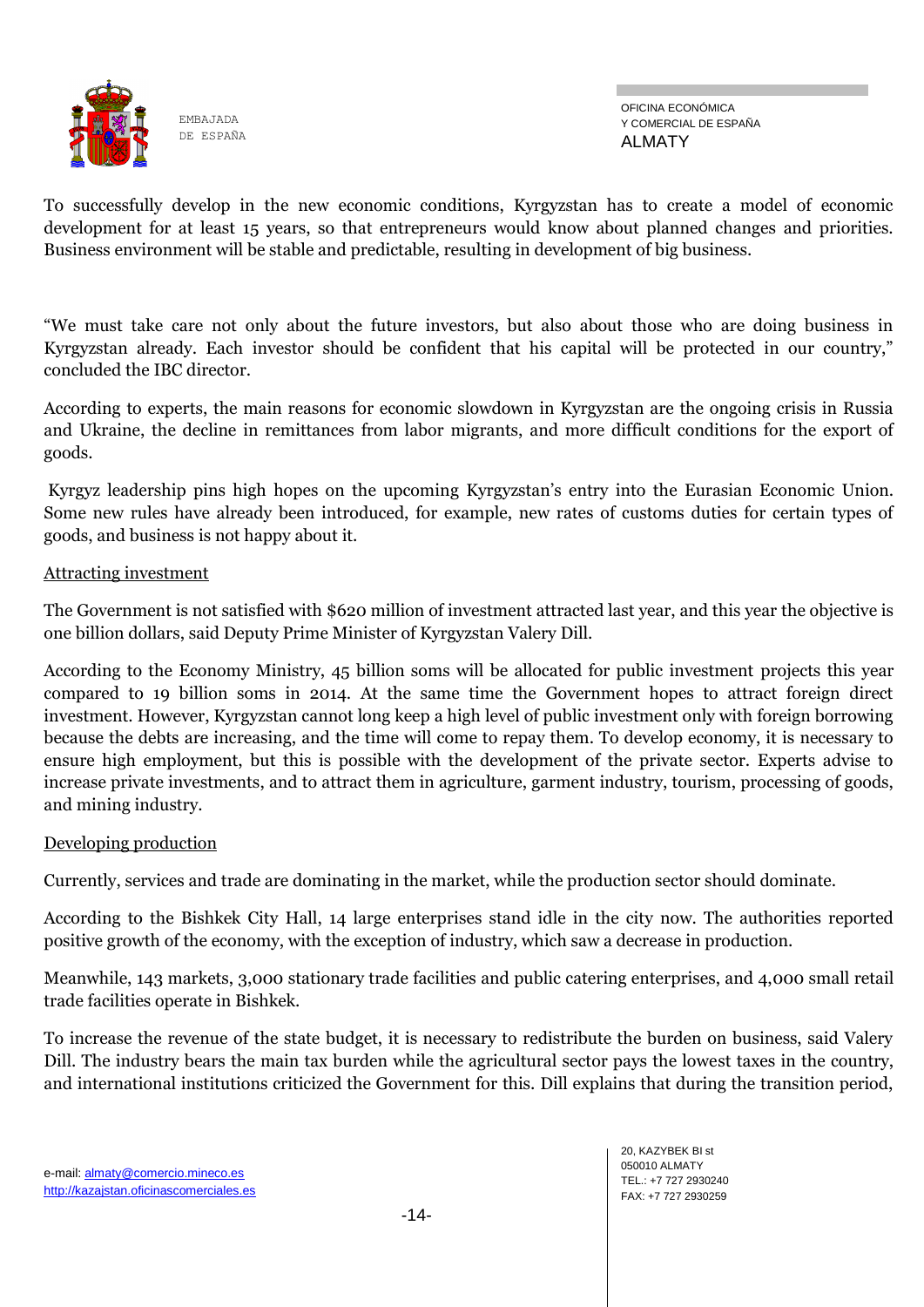

it is necessary to enable farmers to stand on their feet, and they only pay the land tax. The processing industry is also exempt from taxes and this allowed farmers to undergo a period of initial capital accumulation.

The country needs a serious leap in development because revenues in the state budget cannot cover the needs of the social sector. About 54% of the state budget is directed to social spending.

#### Public-private partnership

IFC, a member of the World Bank Group, held a forum in Bishkek to examine the opportunities for implementing public-private partnerships (PPPs) in Kyrgyzstan, part of an effort to help improve the country's infrastructure.

To encourage private sector investment in infrastructure, Kyrgyzstan has updated its PPP laws, making them compliant with international best practices, and established a fund to develop and finance PPP projects.

"Public funding alone will not be able to support the infrastructure financing needs of the Kyrgyz Republic," said Martin Naegele, IFC Country Manager. "A sustained and structured process for mainstreaming the implementation of PPPs will be critical for attracting private business to work with the Kyrgyz Government."

Fuente: Timesca

# **Gazprom to Invest \$495 mn in Kyrgyzstan Gas Infrastructure**

Gazprom plans to develop gas infrastructure in Kyrgyzstan and increase domestic gasification from 22 to 60 per cent by 2030.

To implement the plan the Russian firm is looking to invest approximately 34 billion roubles (\$495 million) during 2015-2017, Gazprom said in statement last week.

The issues were discussed during a meeting in Bishkek on Friday attended by Alexey Miller, Chairman of the Gazprom Management Committee with Almazbek Atambayev, President of Kyrgyzstan and Djoomart Otorbaev, Prime Minister of the Republic.

Gazprom envisages a large-scale reconstruction and upgrade of Kyrgyz gas transmission network as well as underground gas storages and distribution facilities. The scheme provides for constructing gas distribution capacities for gas shipments to southern regions of the country as well as for autonomous gasification of individual regions.

On April 10, 2014 Gazprom and Kyrgyzgaz signed the Sales and Purchase Agreement for a 100 per cent stake of KyrgyzgazProm (renamed Gazprom Kyrgyzstan), a wholly-owned subsidiary of Kyrgyzgaz. Gazprom Kyrgyzstan is an exclusive importer of natural gas to Kyrgyzstan and the owner of the domestic gas transmission and distribution systems.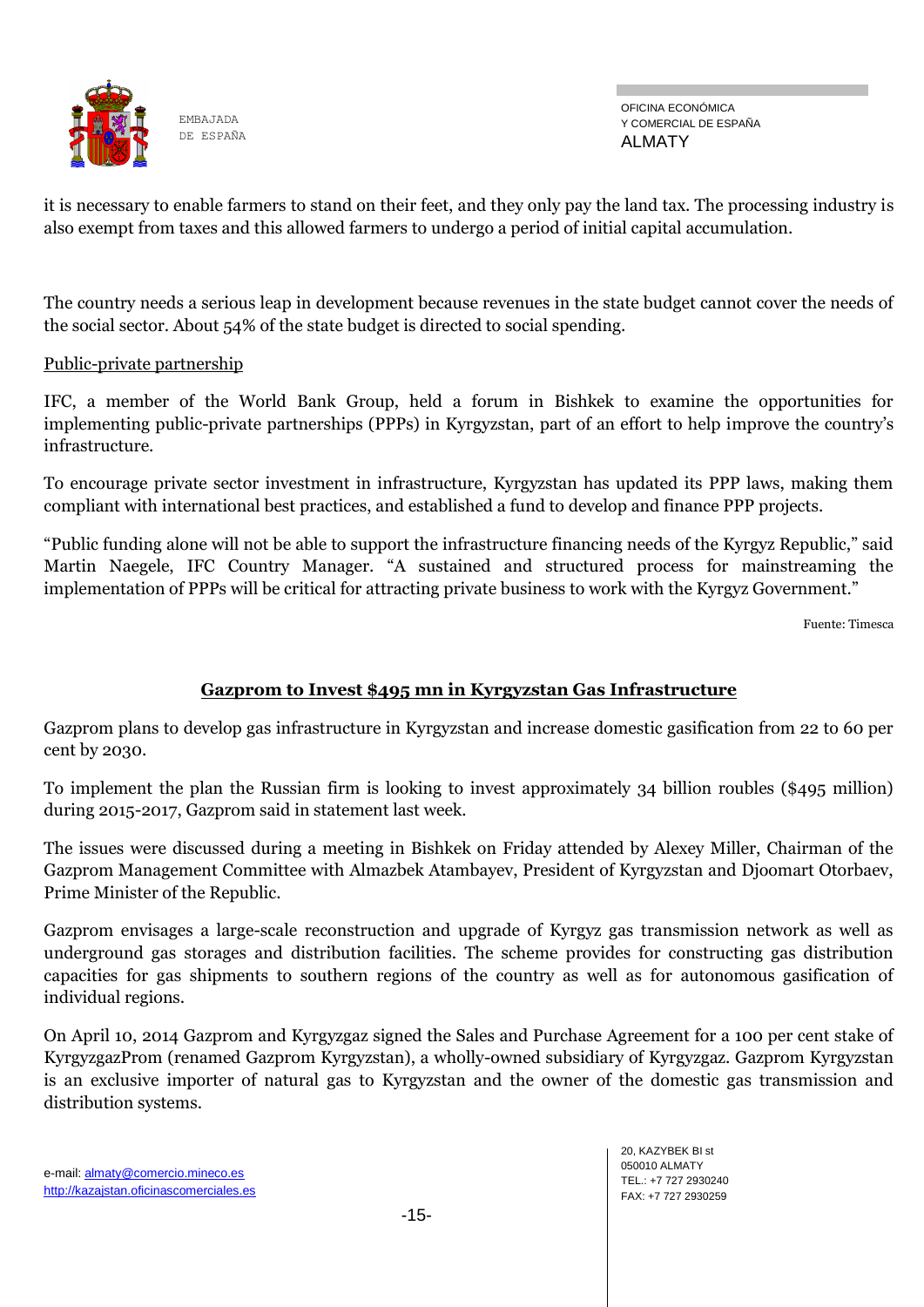

OFICINA ECONÓMICA Y COMERCIAL DE ESPAÑA ALMATY

Fuente: Central Asia Gas

# **National Bank makes another foreign currency intervention**

Bishkek (AKIpress) - soms The National Bank of Kyrgyzstan made a foreign currency intervention to support the som rate in the amount of \$11 million 900 thousand, according to the official website.

In January this year, four interventions were made in the amount of \$60 million 470 thousand.

As of January 13, reserves of the Bank amounted to \$1 billion 943 million. Tolkunbek Abdygulov, its Chairman, noted earlier that the country has enough reserves to maintain the national currency.

Fuente: Aki Press

# **Kyrgyzstan, Russia sign agreement in fight against money laundering**

Bishkek (AKIpress) - money laundering Financial intelligence services of Kyrgyzstan and Russia signed an agreement in cooperation on fight against money laundering and financing terrorism in Berlin on January 28, the press service of the Kyrgyz State Financial Intelligence Service reported on February 4.

On January 27, Kyrgyzstan signed similar agreement with Turkey.

The documents will allow the sides to improve the effectiveness of measures for combating financial crimes and to conduct experience exchanges.

The signing of these agreements took place within participation of Kyrgyzstan delegation in the inter-sessional meeting of the group "Egmont" in Berlin on 24-30 January 2015.

Fuente: Aki Press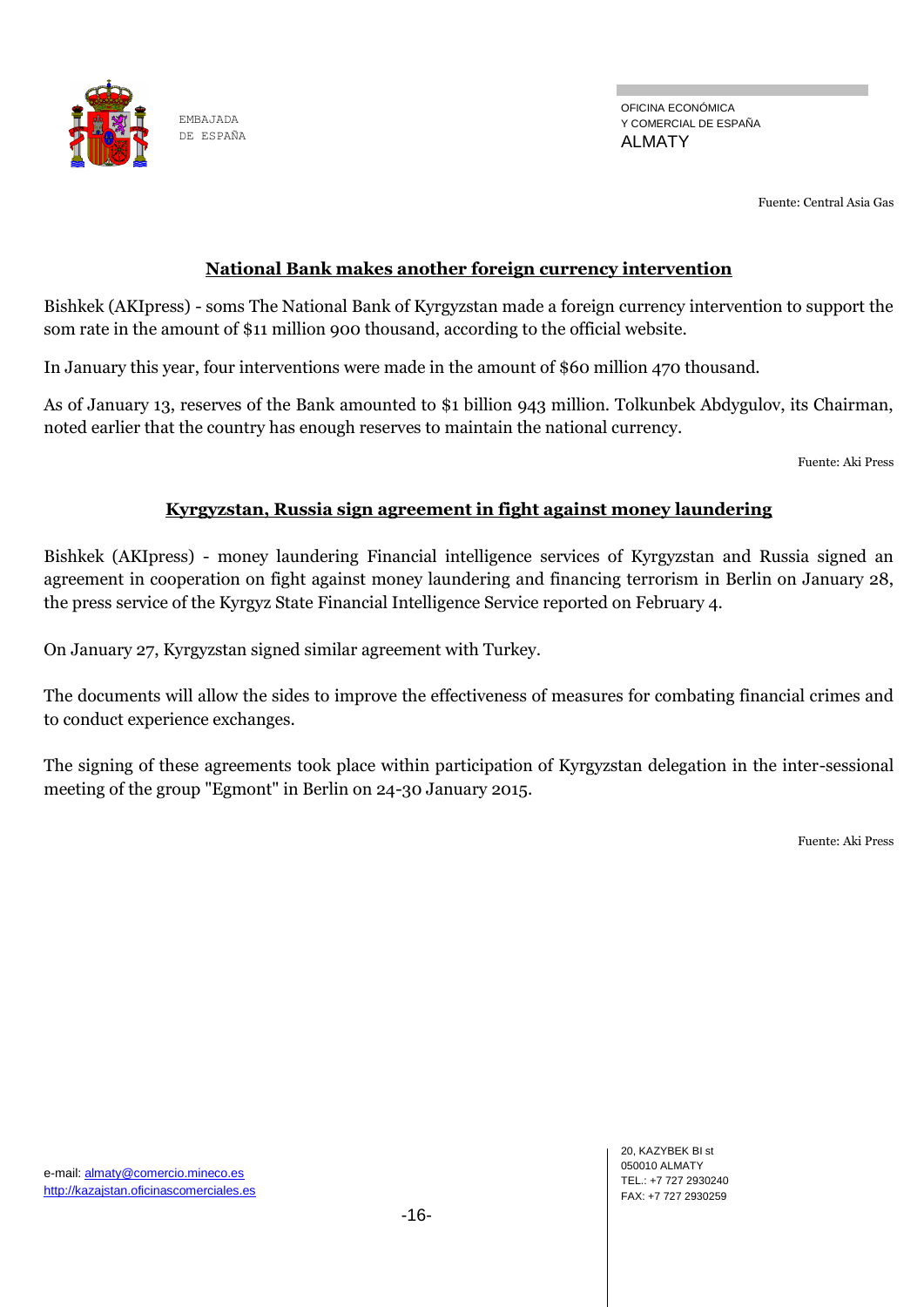

OFICINA ECONÓMICA Y COMERCIAL DE ESPAÑA ALMATY



# **Dollar remittance flows to Kulob reportedly decrease by nearly 30 million USD**

KULOB, February 3, 2015, Asia-Plus -- Dollar remittance flows to Kulob last year decreased by nearly 30 million U.S. dollars compared with 2013, Safarali Saidov, the head of the National Bank of Tajikistan (NBT)'s branch in Kulob, told journalists in Kulob on February 2.

―53,695,600 U.S. dollars were remitted to banks in Kulob last year, which was 29,257,100 U.S dollars fewer than in 2013," Saidov said.

In 2013, 82,952,700 U.S. dollars were remitted to banks in Kulob, the head of the NBT's branch in Kulob noted.

Meanwhile, remittances in Russian rubles (RR) last year increased by RR3 billion "However, this increase will not compensate general remittance losses," Saidov stressed.

He also noted that 17.806 million somoni of dilapidated banknotes were immobilized in Khatlon's Kulob region last year, which was nearly twice as much, as compared with 2013.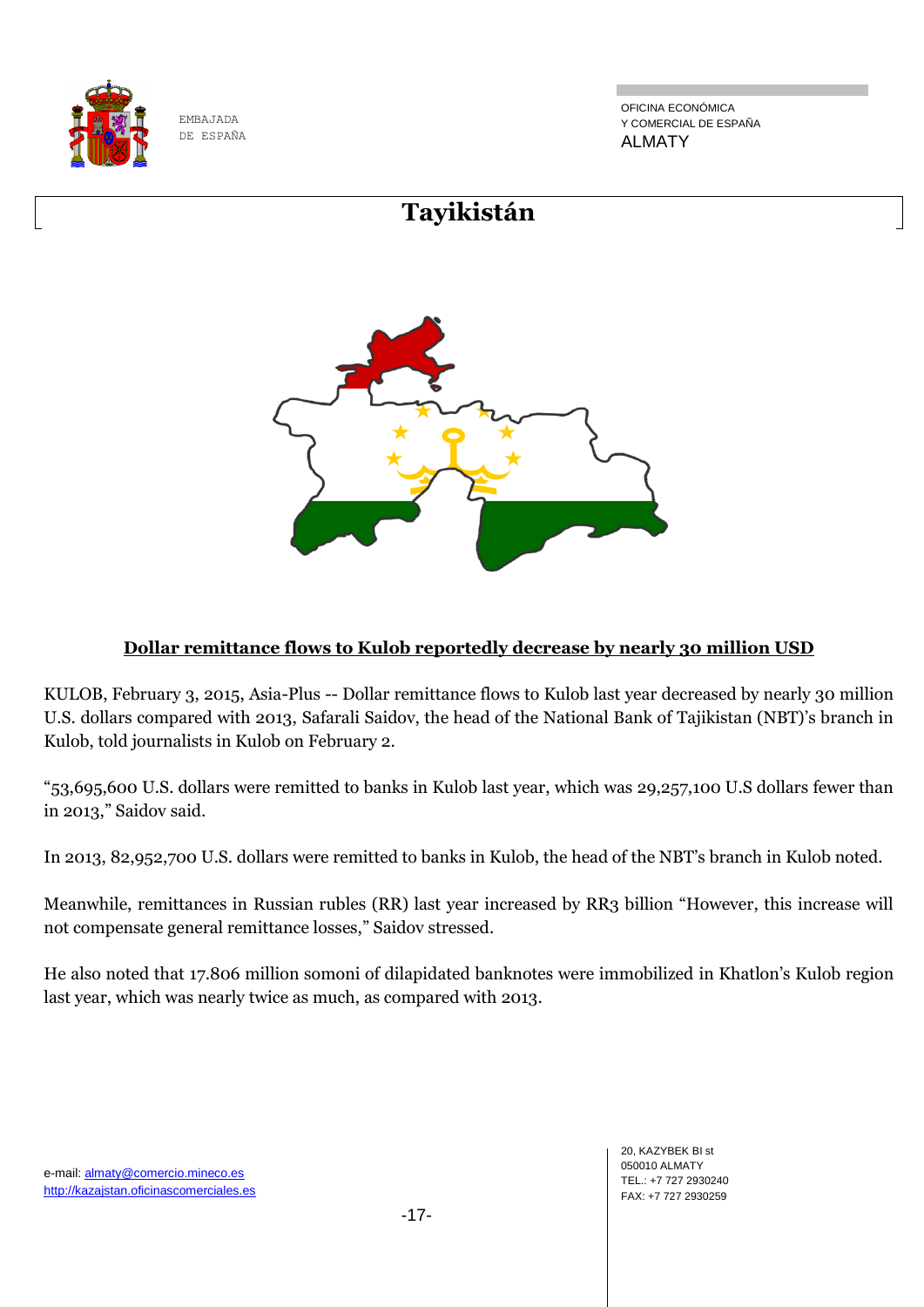

OFICINA ECONÓMICA Y COMERCIAL DE ESPAÑA ALMATY

# **Tajik foreign minister, EU diplomat discuss Tajikistan-EU cooperation**

DUSHANBE, February 3, 2015, Asia-Plus – Tajik Foreign Minister Sirojiddin Aslov yesterday met here with Mr. Toivo Klaar, Head of Division for Central Asia, European External Action Service.

According to the Tajik MFA information department, the two discussed a broad range of issues related to cooperation between Tajikistan and the European Union, regional cooperation and security, water-and-energy problems, and preparations for the upcoming parliamentary elections in Tajikistan.

Aslov and Klaar also discussed a number of international issues being of mutual interest, the source said.

Head of the Delegation of the European Union to Tajikistan, Ambassador Hidajet Biscevic also attended the meeting.

The Delegation of the European Union to the Republic of Tajikistan is one of over 130 European Union Delegations around the world.

The Delegation of the European Commission to Tajikistan was established in Dushanbe in 2003 and officially accredited as a diplomatic representation in May 2004. It initially operated as a Regionalized Delegation under the authority of the Head of Delegation based in Kazakhstan. In 2009, the Delegation started to be upgraded into a fully-fledged Delegation, culminating with the arrival of a new resident Head of Delegation in January 2010.

Starting from 1 December 2009 with the Lisbon Treaty entering into force, the Delegation of the European Commission was transformed into the Delegation of the European Union to the Republic of Tajikistan.

# **Closing the Skills Gap, Creating Jobs in Tajikistan**

Report: The Skills Road: Skills for Employability in Tajikistan

For almost two decades, Tajikistan's economy has enjoyed robust annual economic growth, thanks to a favorable external environment, relative political stability, and high prices for its main exports. Recently, however, growth has started to moderate, with a slow-down in activity across almost all sectors and burgeoning challenges related to job creation and competitiveness.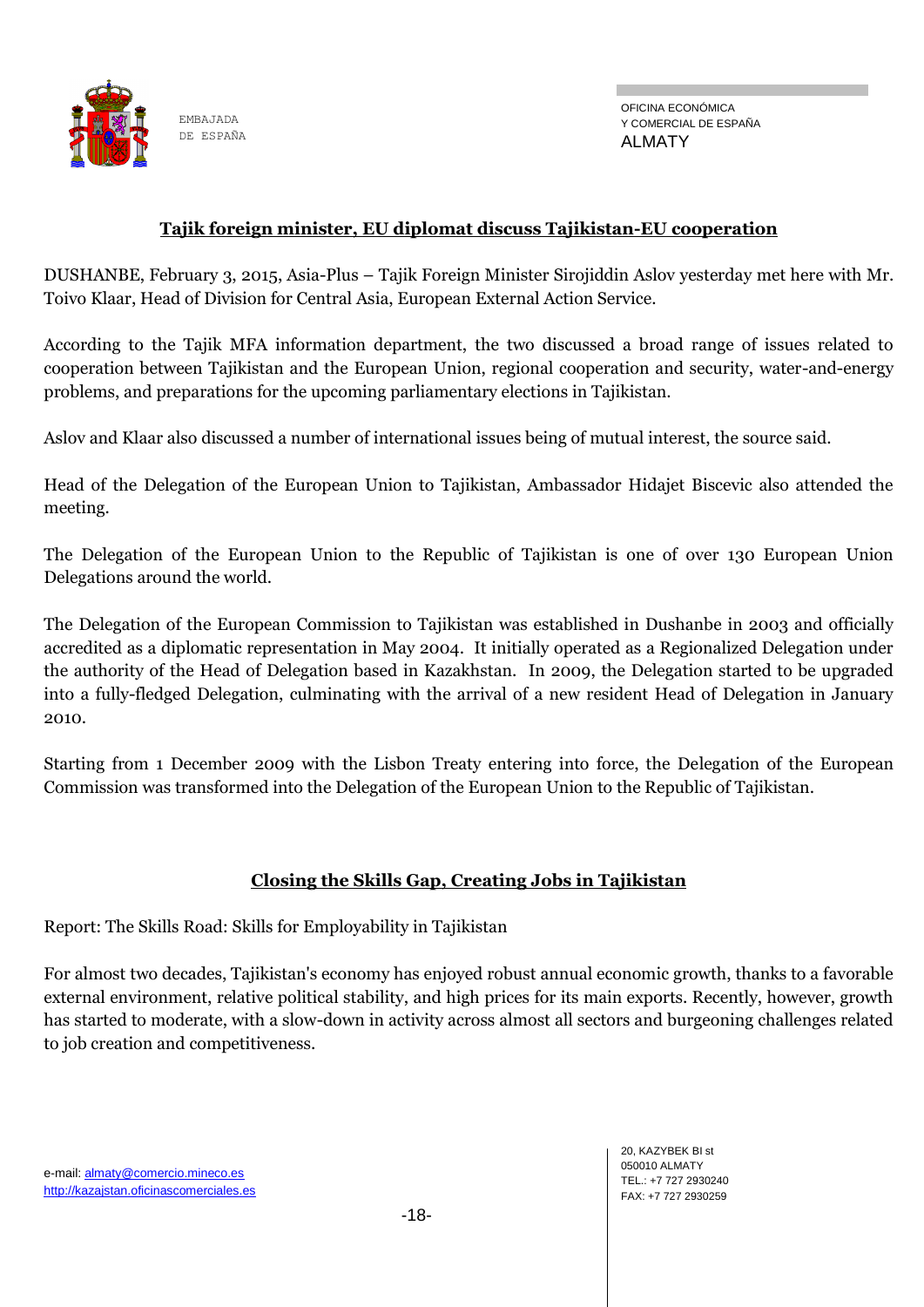

OFICINA ECONÓMICA Y COMERCIAL DE ESPAÑA ALMATY

Despite the temporary slow-down, the government of Tajikistan has set ambitious development targets for 2020: to double GDP, to significantly reduce poverty, and to expand the middle class. With a young and rapidly growing population  $-$  40 percent of which is under the age of  $17$  – job creation and productive employment are critical to achieving these development goals.

But, an important question faces policy makers: are workers in Tajikistan adequately trained and skilled to meet the needs of the country's labor market? A new World Bank report, The Skills Road: Skills for Employability in Tajikistan, addresses this question, drawing upon a survey that includes large-scale assessments of cognitive (such as literacy, numeracy, and memory) and non-cognitive (such as extraversion, conscientiousness, openness to experience, agreeability, and emotional stability) skills of working age adults.

# Labor Market Outcomes

Tajikistan's economy is undergoing significant structural changes – specifically, it is shifting away from agriculture and industry toward services. The country faces important challenges in meeting its rapidly changing labor market needs. First, formal sector job creation has not kept pace with population growth and hence jobseekers have sought work abroad (almost one-in-three young men migrate abroad for employment purposes) and in the informal sector. A majority of workers (60 percent) is engaged in the informal sector, where job quality is a concern and where workers perform repetitive tasks without learning new skills.

Second, productivity has risen significantly, but wage growth has outstripped productivity increases, raising concerns about competitiveness.

Third, a large share (over 15 percent) of youth in Tajikistan are discouraged – meaning that they are not looking for a job because they do not believe they can find one.

Finally, weak labor market systems hinder job searches and skills signaling, limiting the extent to which the supply of skills is effectively matched with employer demand in Tajikistan. Skills Road

Shifting the focus from providing access to educational institutions to providing adequate skills will help students better succeed as adults.

# Skills and Employability

As in many other parts of the world, there is an increasing demand for "new economy" skills in Tajikistan. New economy skills are strong analytical and organizational skills, including non-routine cognitive analytical and interpersonal skills. Although there are competing explanations for this trend – including technology advances and globalization – it is clear that Tajikistan is at the early stages of modernizing its economy and experiencing a growing demand for new economy skills.